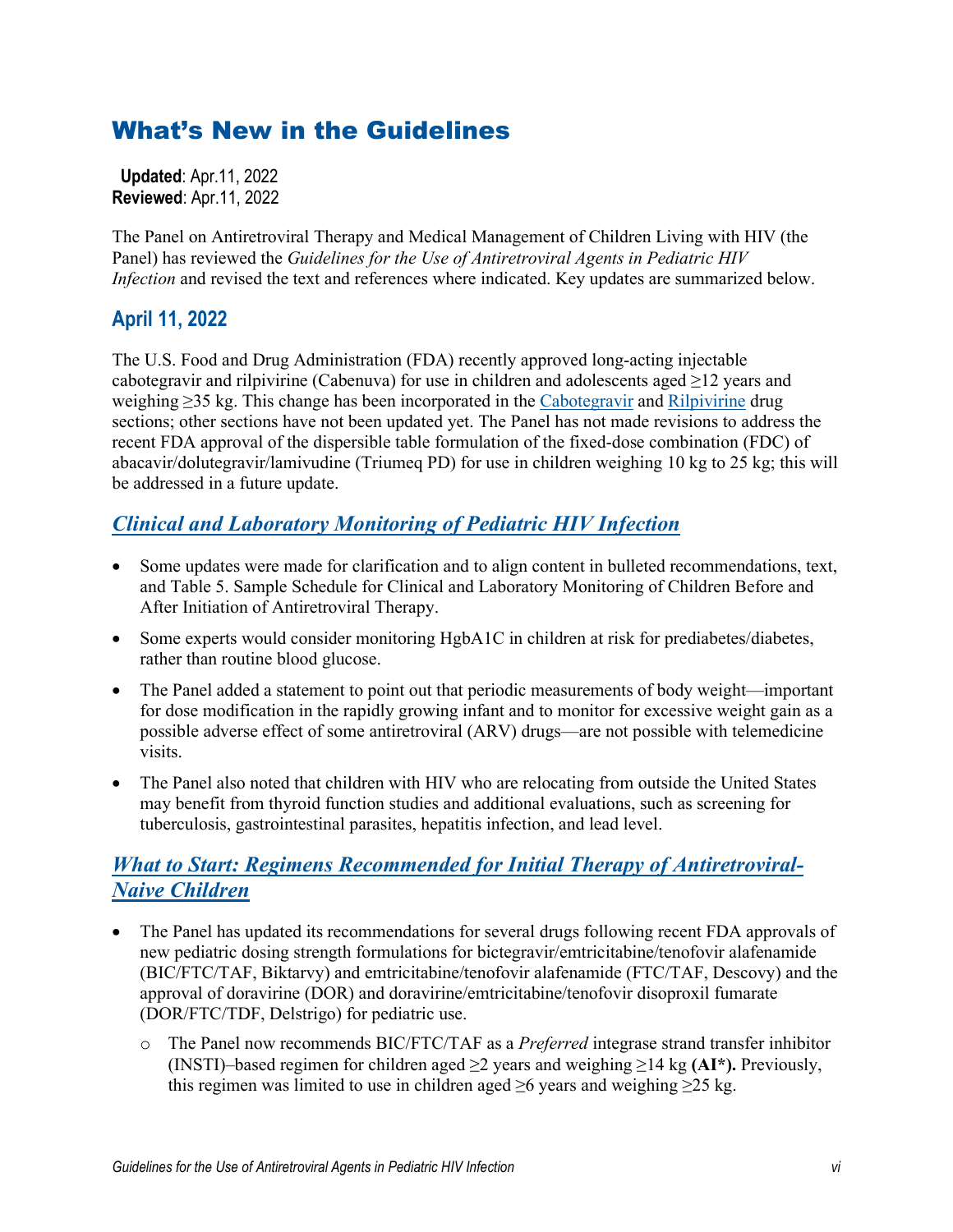- o DOR plus a two-nucleoside reverse transcriptase inhibitor (NRTI) backbone is now recommended as an *Alternative* non-nucleoside reverse transcriptase inhibitor (NNRTI)– based regimen for children and adolescents weighing ≥35 kg **(BI\*).** The Panel's recommendation is supported by data from studies that evaluated the efficacy and tolerability of this drug in adults, as well as early findings from pediatric pharmacokinetic (PK) studies. DOR is also available in a FDC tablet as DOR/FTC/TDF (Delstrigo).
- o FTC/TAF (Descovy) is recommended as a *Preferred* dual-NRTI combination in children and adolescents weighing  $\geq$ 14 kg when used with an INSTI or NNRTI. Use of Descovy with an INSTI or NNRTI was previously limited to children weighing  $\geq$ 25 kg.
- The Panel recommends abacavir (ABC) plus lamivudine (3TC) or FTC as a *Preferred* dual-NRTI combination in children aged  $\geq$ 3 months **(AI)** and now recommends it from birth in full-term infants aged <3 months **(BIII).** A negative test for the HLA-B5701 allele should be obtained before starting ABC, regardless of age. Previously, the Panel recommended ABC for infants aged ≥1 month. The Panel changed its recommendation based on PK modeling of neonatal ABC dosing to target adult plasma ABC exposures and on observational data supporting safety of ABC in full-term neonates aged <1 month. An ABC dosing recommendation based on PK simulation models has been endorsed by the World Health Organization using weight-band dosing for full-term infants from birth to 1 month of age. The FDA has approved ABC for use in children aged  $\geq$ 3 months.

#### *[What Not to Start: Regimens Not Recommended for Use in Antiretroviral-Naive](https://clinicalinfo.hiv.gov/en/guidelines/pediatric-arv/regimens-not-recommended-initial-therapy-antiretroviral-naive-children?view=full)  [Children](https://clinicalinfo.hiv.gov/en/guidelines/pediatric-arv/regimens-not-recommended-initial-therapy-antiretroviral-naive-children?view=full)*

- The section text and Table 9. Antiretroviral Regimens or Components That Are Not Recommended for Initial Treatment of HIV Infection in Children and Adolescents have been updated to include two-drug ARV regimens, as well as three drugs that are not FDA approved for use in ARV-naive children or adults: cabotegravir, fostemsavir, and ibalizumab.
- Any ARV regimen containing both TDF and TAF has been added to Table 10. Antiretroviral Regimens or Components That Are Never Recommended for Treating HIV in Children and Adolescents.

## *[Special Considerations for Antiretroviral Therapy Use in Adolescents with HIV](https://clinicalinfo.hiv.gov/en/guidelines/pediatric-arv/specific-considerations-antiretroviral-therapy-use-adolescents-hiv?view=full)*

• This section has been updated to include additional content about substance use concerns in adolescents.

## *[Adherence to Antiretroviral Therapy in Children and Adolescents with HIV](https://clinicalinfo.hiv.gov/en/guidelines/pediatric-arv/adherence-antiretroviral-therapy-children-and-adolescents-living-hiv?view=full)*

• This section has been revised to provide recent data about the following adherence interventions: smartphone-based reminders, peer support interventions, modified directly administered ARV therapy, and a multicomponent intervention—including remote coaching, electronic dose monitoring, and tailored outreach.

### *[Management of Medication Toxicity or Intolerance](https://clinicalinfo.hiv.gov/en/guidelines/pediatric-arv/overview-1?view=full)*

• The Tables for Antiretroviral Therapy–Associated Adverse Effects and Management have been updated. Recommendations have been reviewed with updates regarding associated ARVs, onset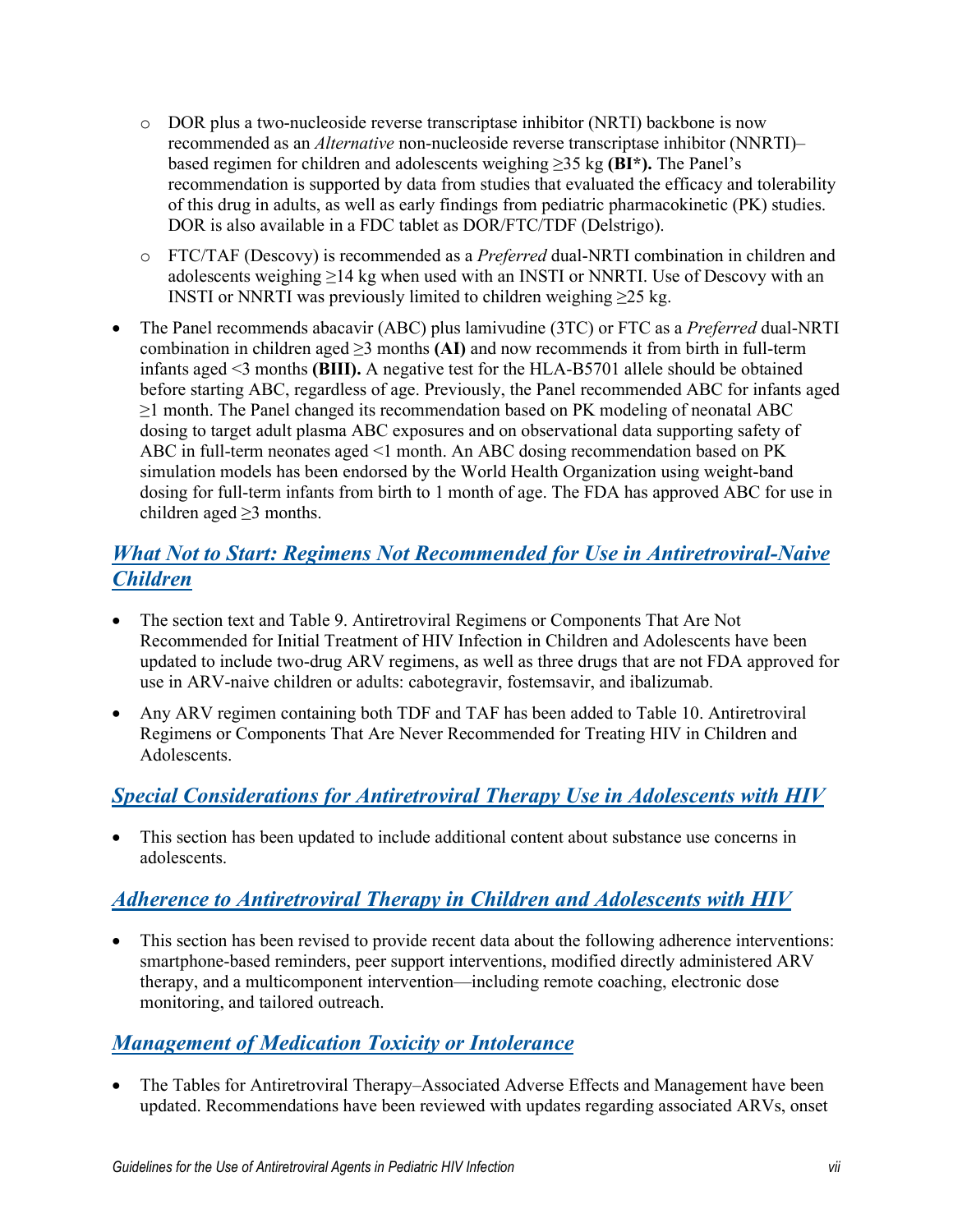and clinical manifestations, estimated frequency, risk factors, prevention and monitoring, and management where indicated.

- o [Table 15a. Central Nervous System Toxicity](https://clinicalinfo.hiv.gov/en/guidelines/pediatric-arv/cns-toxicity-full)
- o [Table 15b. Dyslipidemia](https://clinicalinfo.hiv.gov/en/guidelines/pediatric-arv/dyslipidemia-full)
- o [Table 15c. Gastrointestinal Effects](https://clinicalinfo.hiv.gov/en/guidelines/pediatric-arv/gastrointestinal-effects-full)
- o [Table 15d. Hematologic Effects](https://clinicalinfo.hiv.gov/en/guidelines/pediatric-arv/hematologic-effects-full)
- o [Table 15e. Hepatic Events](https://clinicalinfo.hiv.gov/en/guidelines/pediatric-arv/hepatic-events-full)
- o [Table 15f. Insulin Resistance, Asymptomatic Hyperglycemia, Diabetes Mellitus](https://clinicalinfo.hiv.gov/en/guidelines/pediatric-arv/insulin-resistance-asymptomatic-hyperglycemia-diabetes-mellitus-full)
- o [Table 15g. Lactic Acidosis](https://clinicalinfo.hiv.gov/en/guidelines/pediatric-arv/lactic-acidosis-full)
- o [Table 15h. Lipodystrophies and Weight Gain](https://clinicalinfo.hiv.gov/en/guidelines/pediatric-arv/lipodystrophies-and-weight-gain-full)
- o [Table 15i. Nephrotoxic Effects](https://clinicalinfo.hiv.gov/en/guidelines/pediatric-arv/nephrotoxic-effects-full)
- o [Table 15j. Osteopenia and Osteoporosis](https://clinicalinfo.hiv.gov/en/guidelines/pediatric-arv/osteopenia-and-osteoporosis-full)
- o [Table 15k. Rash and Hypersensitivity Reactions](https://clinicalinfo.hiv.gov/en/guidelines/pediatric-arv/rash-and-hypersensitivity-reactions-full)

#### *[Management of Children Receiving Antiretroviral Therapy](https://clinicalinfo.hiv.gov/en/guidelines/pediatric-arv/overview-2?view=full)*

• The sections on [Modifying Antiretroviral Regimens in Children with Sustained Virologic](https://clinicalinfo.hiv.gov/en/guidelines/pediatric-arv/modifying-antiretroviral-regimens-children-sustained-virologic-suppression?view=full)  [Suppression on Antiretroviral Therapy](https://clinicalinfo.hiv.gov/en/guidelines/pediatric-arv/modifying-antiretroviral-regimens-children-sustained-virologic-suppression?view=full) and [Recognizing and Managing Antiretroviral Treatment](https://clinicalinfo.hiv.gov/en/guidelines/pediatric-arv/recognizing-and-managing-antiretroviral-treatment-failure?view=full)  [Failure](https://clinicalinfo.hiv.gov/en/guidelines/pediatric-arv/recognizing-and-managing-antiretroviral-treatment-failure?view=full) have been updated to incorporate the most recent ARV options based on recent FDA approvals of drugs for pediatric use and changes to Panel recommendations for the use of ARV drugs. This information is summarized under the headings for [What to Start: Regimens](https://clinicalinfo.hiv.gov/en/guidelines/pediatric-arv/regimens-recommended-initial-therapy-antiretroviral-naive-children?view=full)  [Recommended for Initial Therapy of Antiretroviral-Naive Children](https://clinicalinfo.hiv.gov/en/guidelines/pediatric-arv/regimens-recommended-initial-therapy-antiretroviral-naive-children?view=full) and [Appendix A: Pediatric](https://clinicalinfo.hiv.gov/en/guidelines/pediatric-arv/overview-0?view=full)  [Antiretroviral Drug Information.](https://clinicalinfo.hiv.gov/en/guidelines/pediatric-arv/overview-0?view=full)

#### *[Appendix A: Pediatric Antiretroviral Drug Information](https://clinicalinfo.hiv.gov/en/guidelines/pediatric-arv/overview-0?view=full)*

Drug sections and FDC [Table 1](https://clinicalinfo.hiv.gov/en/table/appendix-table-1-antiretrovirals-available-fixed-dose-combination-tablets) and [Table 2](https://clinicalinfo.hiv.gov/en/guidelines/pediatric-arv/appendix-table-2-antiretroviral-fixed-dose-combination-tablets-minimum?view=full) in this appendix were reviewed and updated to include recent pediatric data and dosing and safety information, plus FDA approvals of new formulations and FDCs. Significant changes are summarized below:

- Although ABC is not approved by the FDA for use in infants aged  $\leq$  months, the [Abacavir](https://clinicalinfo.hiv.gov/en/guidelines/pediatric-arv/abacavir) section has been updated to include a dosing recommendation for full-term infants aged <1 month. The Panel's recommendation is based on data from PK modeling of neonatal ABC dosing to target adult plasma ABC exposures and on observational data supporting safety of ABC in full-term neonates aged <1 month. The Panel has also revised its previous dosing recommendation for full-term infants aged ≥1 month to <3 months based on modeling data provided by the International Maternal Pediatric Adolescent AIDS Clinical Trials (IMPAACT) P1106 study and two observational cohorts.
- The [Bictegravir,](https://clinicalinfo.hiv.gov/en/guidelines/pediatric-arv/bictegravir) [Emtricitabine,](https://clinicalinfo.hiv.gov/en/guidelines/pediatric-arv/emtricitabine) and Tenofovir [Alafenamide](https://clinicalinfo.hiv.gov/en/guidelines/pediatric-arv/tenofovir-af) sections have been updated to incorporate FDA approval of a new pediatric dosing strength for Biktarvy (BIC 30 mg/FTC 120 mg/TAF 15 mg) for use in children aged  $\geq$ 2 years and weighing  $\geq$ 14 kg to  $\lt$ 25 kg.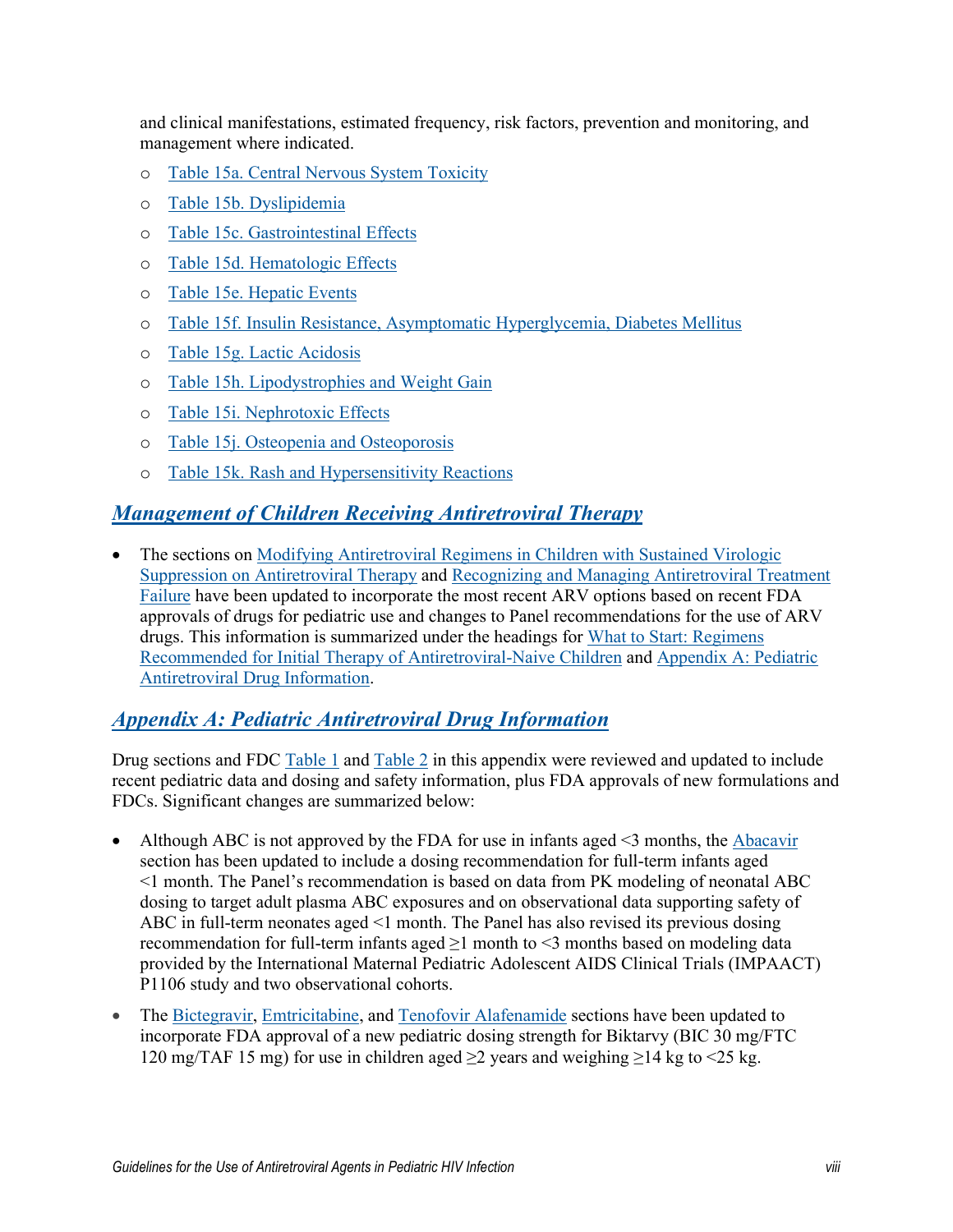- The [Emtricitabine](https://clinicalinfo.hiv.gov/en/guidelines/pediatric-arv/emtricitabine) and Tenofovir [Alafenamide](https://clinicalinfo.hiv.gov/en/guidelines/pediatric-arv/tenofovir-af) sections have been updated to incorporate FDA approval of a new pediatric dosing strength for Descovy (FTC 120 mg/TAF 15 mg) for use in children weighing  $\geq$ 14 kg to <25 kg.
- The [Doravirine,](https://clinicalinfo.hiv.gov/en/guidelines/pediatric-arv/doravirine?view=full) [Lamivudine,](https://clinicalinfo.hiv.gov/en/guidelines/pediatric-arv/lamivudine?view=full) and [Tenofovir Disoproxil Fumarate](https://clinicalinfo.hiv.gov/en/guidelines/pediatric-arv/tenofovir-df?view=full) sections have been updated following the FDA approval of DOR and the FDC tablet DOR/3TC/TDF (Delstrigo) for use in children and adolescents weighing  $\geq$ 35 kg who are ARV-naive or have been virologically suppressed (HIV RNA <50 copies/mL) on a stable ARV regimen with no history of treatment failure and no known mutations associated with resistance to DOR or to the individual components of Delstrigo.
- The [Cabotegravir](https://clinicalinfo.hiv.gov/en/guidelines/pediatric-arv/cabotegravir?view=full) and [Rilpivirine](https://clinicalinfo.hiv.gov/en/guidelines/pediatric-arv/rilpivirine?view=full) sections have been revised to incorporate the FDA approval of the long-acting injectable regimen, Cabenuva (co-packaged cabotegravir [CAB] and rilpivirine [RPV] suspensions), for treatment of HIV in children and adolescents aged  $\geq$ 12 years and weighing ≥35 kg with HIV RNA levels <50 copies/mL on a stable ARV regimen, no history of treatment failure, and no known or suspected resistance to CAB or RPV. The FDA has also approved the oral formulation of CAB (Vocabria) for this group of children and adolescents. Oral lead-in dosing of CAB and RPV is now an option, rather than a requirement, when starting Cabenuva; patients may proceed to Cabenuva directly from their current ARV regimen.
- In the [Efavirenz](https://clinicalinfo.hiv.gov/en/guidelines/pediatric-arv/efavirenz) (EFV) section, the Panel has added a recommendation to measure vitamin D in children receiving EFV and to prescribe vitamin D supplementation for those with vitamin D deficiency (see [Table 15j. Osteopenia and Osteoporosis](https://clinicalinfo.hiv.gov/en/table/table-15j-antiretroviral-therapy-associated-adverse-effects-and-management-recommendations) for additional information). This recommendation is based on studies in adults showing that use of EFV is associated with low vitamin D levels, as well as studies that have found an association between EFV use and low bone mineral density.
- Some text was removed from the [Lopinavir/Ritonavir](https://clinicalinfo.hiv.gov/en/guidelines/pediatric-arv/lopinavirritonavir) (LPV/r) section to clarify that the Panel does not endorse use of LPV/r in neonates before a postmenstrual age of 42 weeks and a postnatal age of at least 14 days due to the risk of metabolic and cardiac toxicity.
- The Panel has revised the [Nevirapine](https://clinicalinfo.hiv.gov/en/guidelines/pediatric-arv/nevirapine) (NVP) section to include dosing recommendations for preterm infants at a gestational age of 32 weeks to <34 weeks based on review of PK modeling and simulation data. This dosing strategy has not been evaluated in clinical trials and is not approved by the FDA. Previously, the Panel's dosing recommendations for preterm infants were limited to a gestational age of 34 weeks to <37 weeks.

### **December 30, 2021**

## *[Maternal HIV Testing and Identification of Perinatal HIV Exposure](https://clinicalinfo.hiv.gov/en/guidelines/pediatric-arv/maternal-hiv-testing-and-identification-perinatal-hiv-exposure?view=full)*

• Section content has been updated to include a list of states with statutes or regulations that require repeat HIV testing in the third trimester and to recommend that this testing be offered to pregnant people who perceive themselves at increased risk for HIV infection.